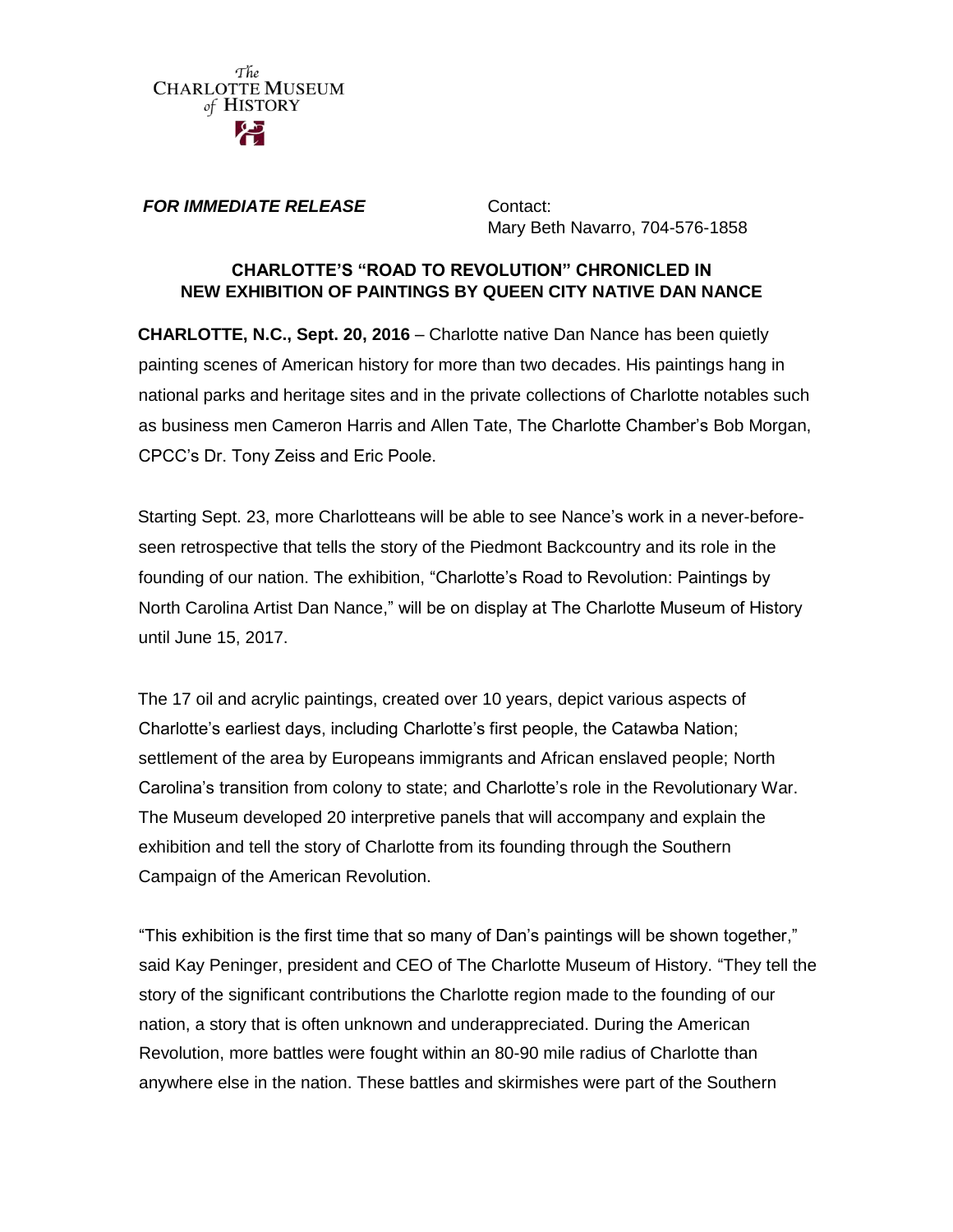# The **CHARLOTTE MUSEUM** of HISTORY

Campaign of the American Revolution, which proved to be a major turning point in the war, leading to Cornwallis's surrender at Yorktown."

The Museum will host an opening night reception for the exhibition on Friday, Sept. 23, at 6 p.m. The event will include remarks by Dan Nance. The event is free and open to the public. Registration is required at charlottemuseum.org.

The Charlotte Museum of History is the home to the oldest existing structure in Mecklenburg County, which was built by local patriot Hezekiah Alexander around 1774. Alexander served on the de facto governing bodies created by all the colonies: Mecklenburg Committee of Safety, the Regional Committee of Safety and the colony-wide Council of Safety. He was later elected to the Fifth Provincial Congress where he served on the committee that drafted the state of North Carolina's founding documents, its 1776 Constitution and its Declaration of Rights.

"The Charlotte Museum of History is the perfect place to stage this exhibition," Peninger. "People can view these paintings that illustrate our region's early days, and then they can step out the back door of the Museum and see how these founding fathers and other original settlers would have lived."

Exhibition sponsors and partners are Charlotte Center City Partners, the May 20<sup>th</sup> Society and Cameron M. Harris & Co. The Museum would like to thank the following for loaning paintings to the exhibition: Cameron M. Harris, Allen Tate Realtors, Bob Morgan of The Charlotte Chamber, CPCC's Dr. Tony Zeiss and Eric Poole.

## **About Dan Nance**

Dan Nance has been painting stories of American history for over 25 years and released his first work at the age of 19. His paintings are housed in private and government collections, including in Gettysburg National Military Park, the South Carolina State Museum, Kings Mountain Military Park and Patrick Henry College. Nance is a proud contributor to the Charlotte Liberty Walk and its associated digital programming. His images of the Battle of Charlotte and the Reading of the Mecklenburg Declaration of Independence appear on two granite monuments located in Uptown Charlotte. Nance is a Charlotte native who graduated from South Mecklenburg High in 1992. He left Charlotte